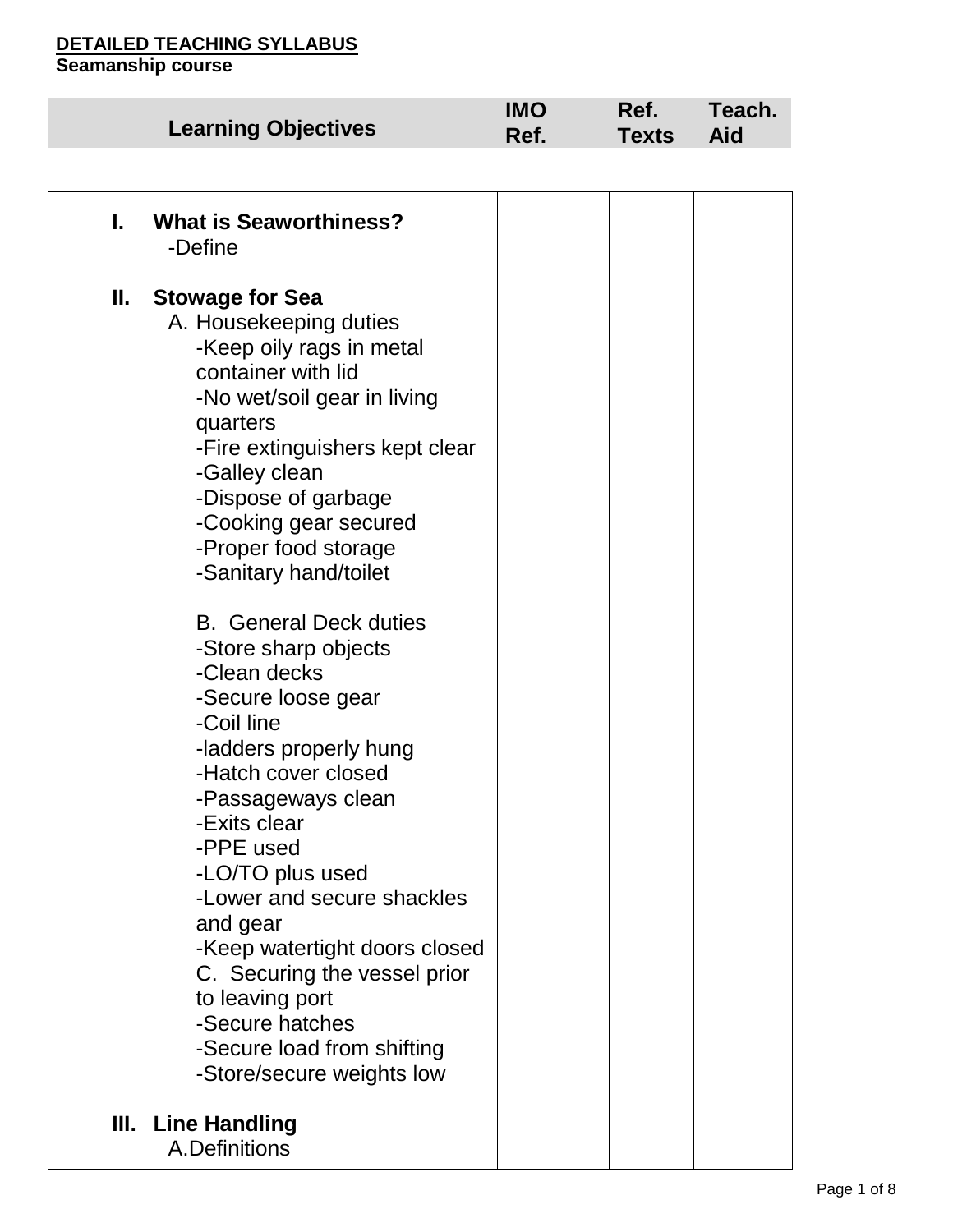| <b>Learning Objectives</b>                                                                                                                                                                               | <b>IMO</b><br>Ref. | Ref.<br><b>Texts</b> | Teach.<br><b>Aid</b> |
|----------------------------------------------------------------------------------------------------------------------------------------------------------------------------------------------------------|--------------------|----------------------|----------------------|
| -Fiber Rope<br>-Synthetic Rope<br>-Wire Rope                                                                                                                                                             |                    |                      |                      |
| B. Usage of fiber rope<br>-Do's and Don't's of using<br>natural fiber                                                                                                                                    |                    |                      |                      |
| C. Synthetic cordage use<br>-Types<br>-Dangers                                                                                                                                                           |                    |                      |                      |
| D. Wire rope usage<br>-Do's and Don'ts of wire rope<br>-Maintenance of wire rope                                                                                                                         |                    |                      |                      |
| <b>IV. Ship Handling</b><br>A. Six hazards speed should be<br>decreased<br>-Rough seas<br>-To allow bow to rise<br>-Diminishing stability<br>-Poor visibility<br>-Congested traffic<br>-Increasing draft |                    |                      |                      |
| B. Identify a risk for each<br>following positions of vessel<br>to seas<br>-Head on<br>-Beam to<br>-Astern                                                                                               |                    |                      |                      |
| C. What are the most effective<br>angles to take on seas from<br>the bow                                                                                                                                 |                    |                      |                      |
| D. Steps to turn the vessel in<br>heavy weather                                                                                                                                                          |                    |                      |                      |
| E. Best person to have the<br>wheel during heavy weather                                                                                                                                                 |                    |                      |                      |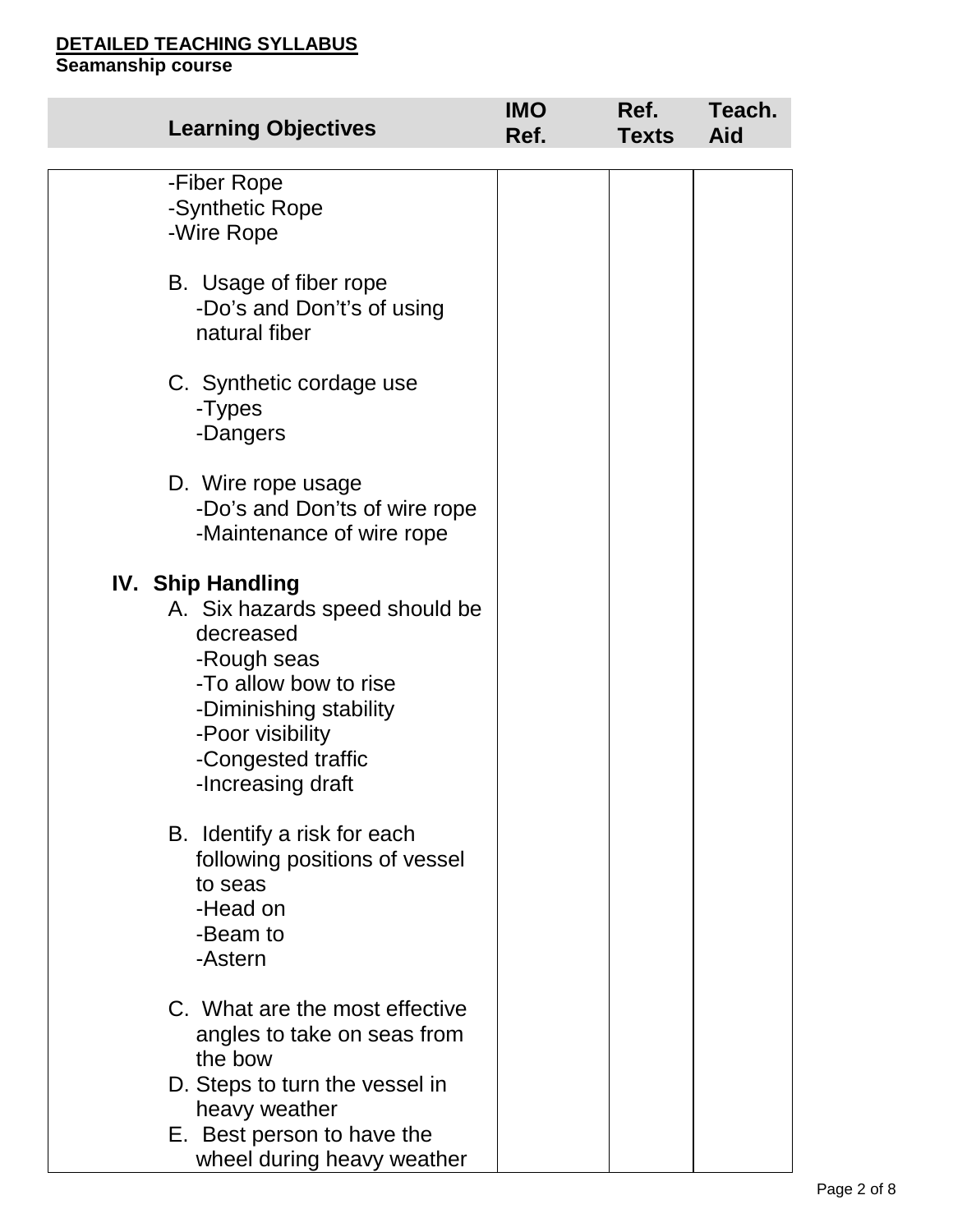|          | <b>Learning Objectives</b>                                                                                                                                                                                                                                                                                                                                                                                                                                                                                                                                                                                                                                                                                      | <b>IMO</b><br>Ref. | Ref.<br><b>Texts</b> | Teach.<br>Aid |
|----------|-----------------------------------------------------------------------------------------------------------------------------------------------------------------------------------------------------------------------------------------------------------------------------------------------------------------------------------------------------------------------------------------------------------------------------------------------------------------------------------------------------------------------------------------------------------------------------------------------------------------------------------------------------------------------------------------------------------------|--------------------|----------------------|---------------|
|          |                                                                                                                                                                                                                                                                                                                                                                                                                                                                                                                                                                                                                                                                                                                 |                    |                      |               |
|          | F. Two risks of using autopilot<br>-Failure and sudden turn<br>-Not as responsive as hand<br>steering in rough seas                                                                                                                                                                                                                                                                                                                                                                                                                                                                                                                                                                                             |                    |                      |               |
|          | G. Define heaving to and<br>conditions for using this<br>technique.<br>H. Identify use of sea anchor                                                                                                                                                                                                                                                                                                                                                                                                                                                                                                                                                                                                            |                    |                      |               |
|          | <b>Taking Precautions to Prevent</b><br><b>Pollution of the Marine Environment</b>                                                                                                                                                                                                                                                                                                                                                                                                                                                                                                                                                                                                                              |                    |                      |               |
| 1.<br>2. | A. Understands the effects of operational<br>or accidental pollution of the marine<br>environment<br>Recognizes the short and long term effects of<br>pollution on water, the shoreline, or marine life<br>to include the following:<br>Reduction/loss of marine life (short and<br>a)<br>long term)<br>b) Imbalance of ecosystems (long term)<br>c) Oil coated shoreline (short term<br>d) Contamination of/decrease in commercial<br>fishery (short and long term)<br>Disruption of food chain (short and long<br>e)<br>term)<br>Defines the provisions of OPA 90 as it relates<br>to shipboard pollution prevention                                                                                          |                    |                      |               |
|          | <b>B.</b> Identifies the basic environmental                                                                                                                                                                                                                                                                                                                                                                                                                                                                                                                                                                                                                                                                    |                    |                      |               |
|          | protection procedures based on the                                                                                                                                                                                                                                                                                                                                                                                                                                                                                                                                                                                                                                                                              |                    |                      |               |
| 1.<br>2. | provisions of MARPOL<br>Describes the following important provisions<br>of MARPOL annexes 1 & 5:<br>It is illegal to dump all garbage within 3<br>a)<br>nautical miles of shore<br>Between 3 and 12 miles from shore, it is<br>b)<br>illegal to dump garbage >1"<br>Between 12 and 25 miles from shore, it is<br>C)<br>illegal to dump floatable packaging,<br>dunnage and lining materials<br>It is illegal to dump plastics anywhere<br>d)<br>The discharge of oil is prohibited<br>e)<br>Explains why operational procedures must be<br>followed to safeguard the marine environment<br>based on the appropriate tenets of MARPOL<br>to include the following concepts:<br>a) Operational procedures reflect |                    |                      |               |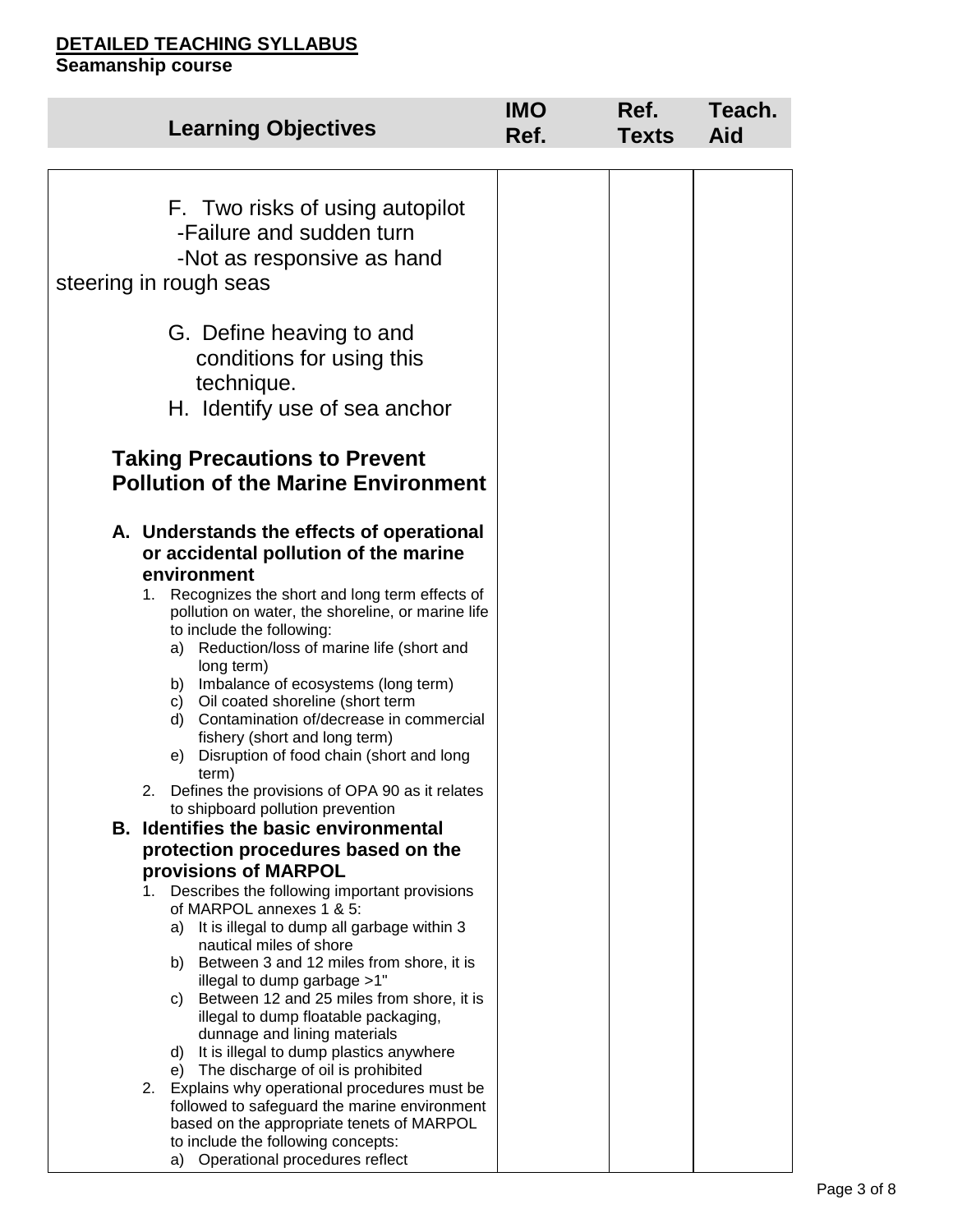| <b>Learning Objectives</b>                                                                                                                                                                                                                                                                                                                                                                                                                                                                                                                                                                                                                                                                                                                                                                                                                                                                                                                                                                                                                                                                                     | <b>IMO</b> | Ref.         | Teach. |
|----------------------------------------------------------------------------------------------------------------------------------------------------------------------------------------------------------------------------------------------------------------------------------------------------------------------------------------------------------------------------------------------------------------------------------------------------------------------------------------------------------------------------------------------------------------------------------------------------------------------------------------------------------------------------------------------------------------------------------------------------------------------------------------------------------------------------------------------------------------------------------------------------------------------------------------------------------------------------------------------------------------------------------------------------------------------------------------------------------------|------------|--------------|--------|
|                                                                                                                                                                                                                                                                                                                                                                                                                                                                                                                                                                                                                                                                                                                                                                                                                                                                                                                                                                                                                                                                                                                | Ref.       | <b>Texts</b> | Aid    |
| requirements of the law<br>Operational procedures reflect the<br>b)<br>analysis of how the ship systems need to<br>operate to comply with the law<br>c) Operational procedures are designed to<br>take the "guess work" out of safeguarding<br>the marine environment<br>А.<br><b>Fatigue</b><br><b>Definition of Rest</b><br>1.<br>Rest means a period of time during which the<br>person concerned is off duty, is not performing<br>work, including administrative tasks such as chart<br>corrections or preparation of port entry documents<br>and is allowed to sleep without being interrupted<br>2.<br>Rest is not a substitute for sleep.<br>Understanding and taking necessary<br>controls to Control Fatigue<br>Explain the importance of obtaining the<br>1.<br>necessary rest<br>Clearly explain the effects of sleep, schedules<br>2.<br>and the circadian rhythm on fatigue<br>Understand the Physical and Environmental<br>3.<br>stressors in and outside the ship<br>Clearly discuss the effects of schedule changes<br>4.<br>5.<br>Practice filling out a Records of hours of work or<br>rest |            |              |        |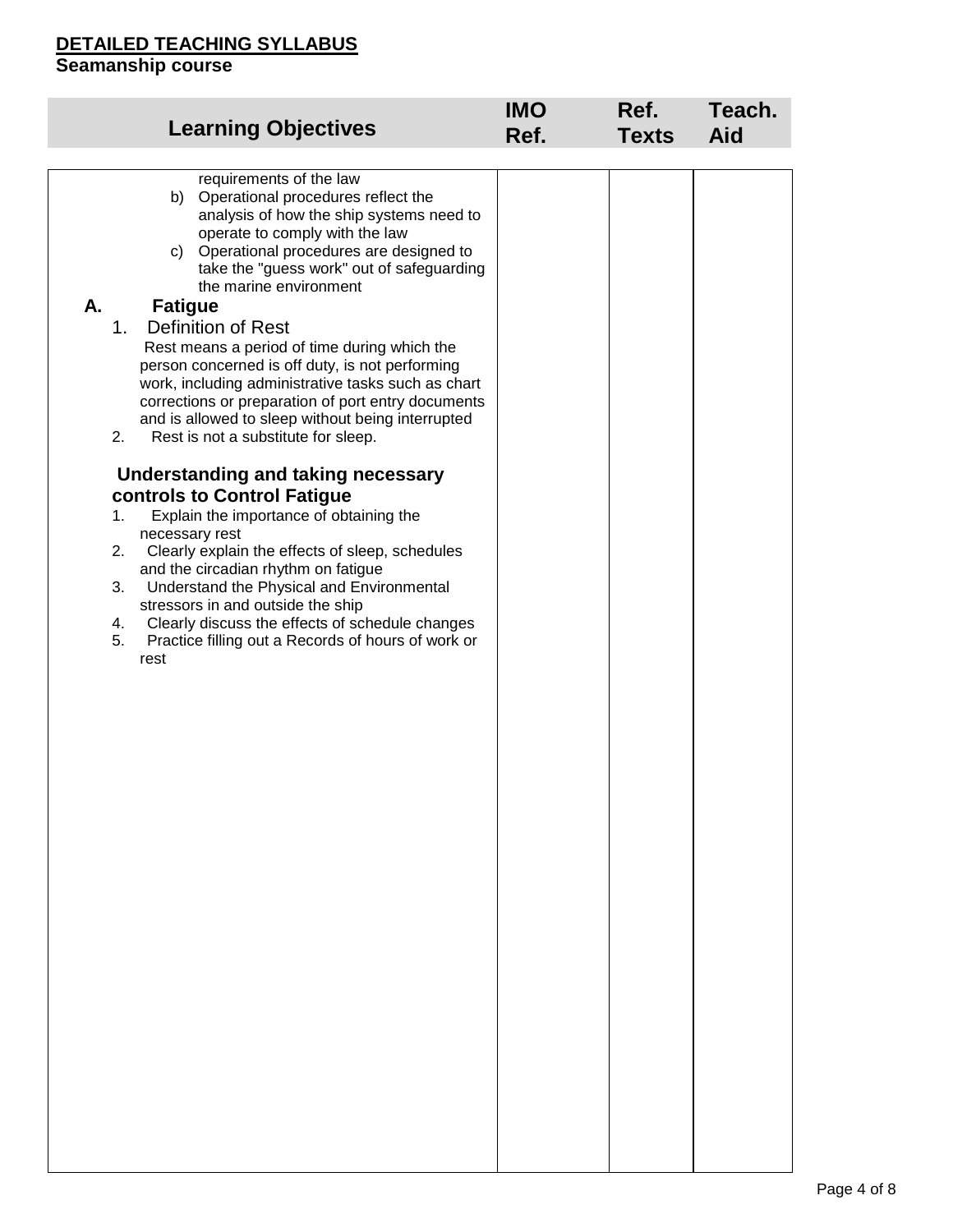| <b>Learning Objectives</b> | <b>IMO</b><br>Ref. | Ref.<br><b>Texts</b> | Teach.<br>Aid |
|----------------------------|--------------------|----------------------|---------------|
|                            |                    |                      |               |
|                            |                    |                      |               |
|                            |                    |                      |               |
|                            |                    |                      |               |
|                            |                    |                      |               |
|                            |                    |                      |               |
|                            |                    |                      |               |
|                            |                    |                      |               |
|                            |                    |                      |               |
|                            |                    |                      |               |
|                            |                    |                      |               |
|                            |                    |                      |               |
|                            |                    |                      |               |
|                            |                    |                      |               |
|                            |                    |                      |               |
|                            |                    |                      |               |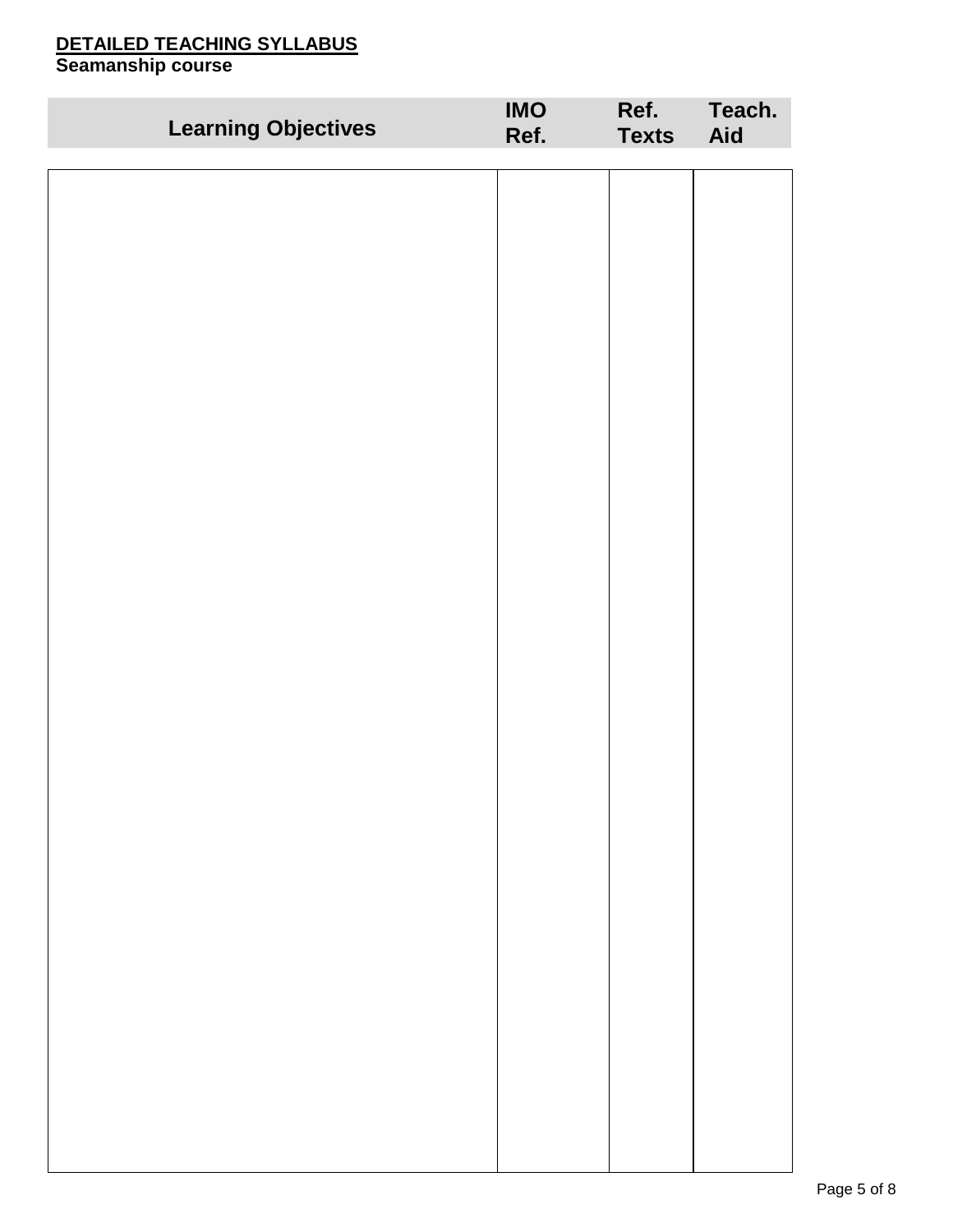| <b>Learning Objectives</b> | <b>IMO</b><br>Ref. | Ref.<br><b>Texts</b> | Teach.<br>Aid |
|----------------------------|--------------------|----------------------|---------------|
|                            |                    |                      |               |
|                            |                    |                      |               |
|                            |                    |                      |               |
|                            |                    |                      |               |
|                            |                    |                      |               |
|                            |                    |                      |               |
|                            |                    |                      |               |
|                            |                    |                      |               |
|                            |                    |                      |               |
|                            |                    |                      |               |
|                            |                    |                      |               |
|                            |                    |                      |               |
|                            |                    |                      |               |
|                            |                    |                      |               |
|                            |                    |                      |               |
|                            |                    |                      |               |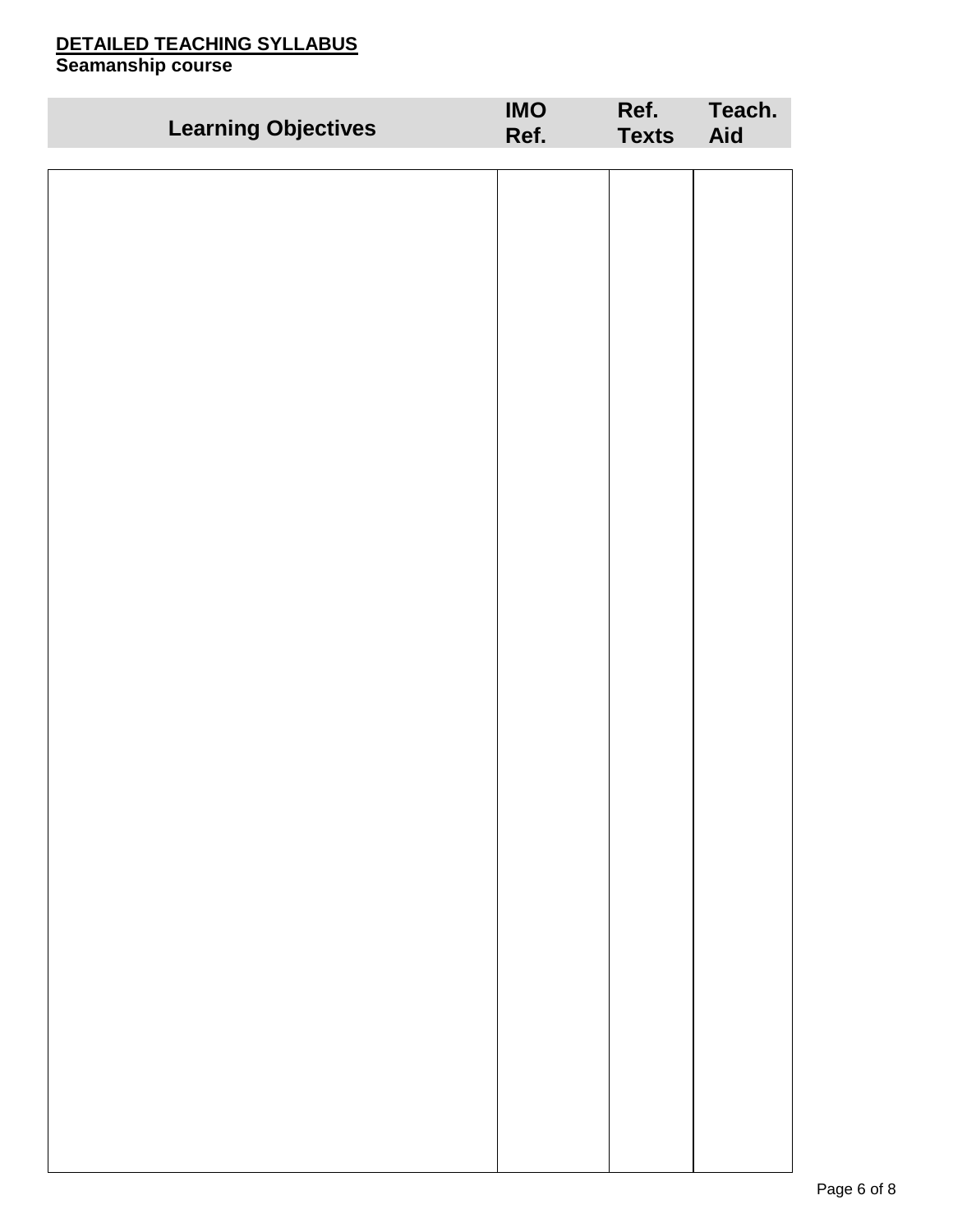| <b>Learning Objectives</b> | <b>IMO</b><br>Ref. | Ref.<br><b>Texts</b> | Teach.<br>Aid |
|----------------------------|--------------------|----------------------|---------------|
|                            |                    |                      |               |
|                            |                    |                      |               |
|                            |                    |                      |               |
|                            |                    |                      |               |
|                            |                    |                      |               |
|                            |                    |                      |               |
|                            |                    |                      |               |
|                            |                    |                      |               |
|                            |                    |                      |               |
|                            |                    |                      |               |
|                            |                    |                      |               |
|                            |                    |                      |               |
|                            |                    |                      |               |
|                            |                    |                      |               |
|                            |                    |                      |               |
|                            |                    |                      |               |